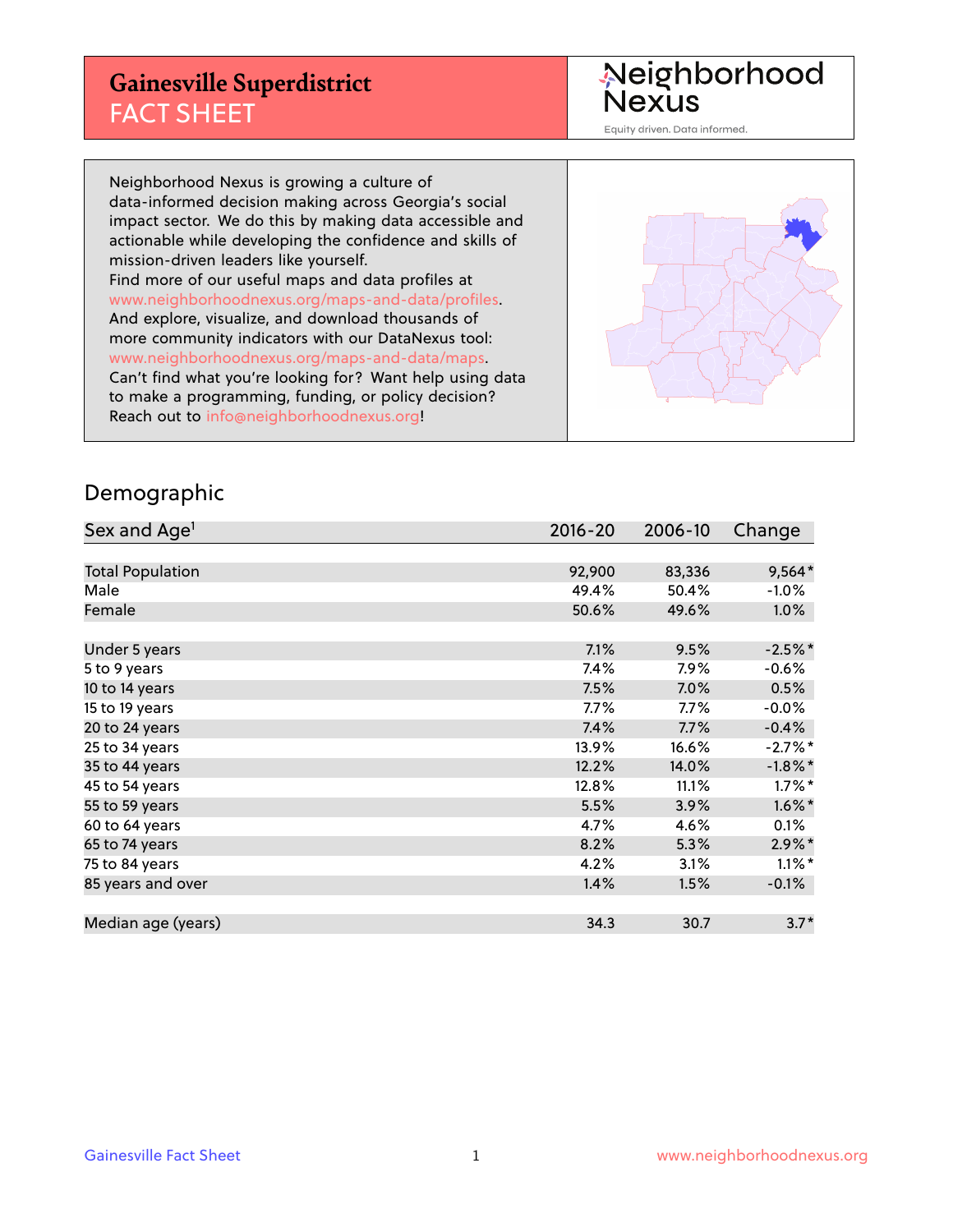# Demographic, continued...

| Race <sup>2</sup>                                            | $2016 - 20$ | 2006-10 | Change      |
|--------------------------------------------------------------|-------------|---------|-------------|
| <b>Total population</b>                                      | 92,900      | 83,336  | $9,564*$    |
| One race                                                     | 92.8%       | 98.1%   | $-5.3\%$ *  |
| White                                                        | 75.4%       | 76.3%   | $-0.9%$     |
| <b>Black or African American</b>                             | 10.3%       | 10.5%   | $-0.2%$     |
| American Indian and Alaska Native                            | 0.3%        | 0.4%    | $-0.1%$     |
| Asian                                                        | 1.8%        | 1.5%    | 0.3%        |
| Native Hawaiian and Other Pacific Islander                   | 0.0%        | 0.0%    | $-0.0%$     |
| Some other race                                              | 5.0%        | 9.3%    | $-4.3\%$ *  |
| Two or more races                                            | 7.2%        | 1.9%    | $5.3\%$ *   |
|                                                              |             |         |             |
| Race alone or in combination with other race(s) <sup>3</sup> | $2016 - 20$ | 2006-10 | Change      |
| Total population                                             | 92,900      | 83,336  | $9,564*$    |
| White                                                        | 82.4%       | 77.9%   | 4.5%*       |
| <b>Black or African American</b>                             | 11.3%       | 11.2%   | 0.1%        |
|                                                              |             |         | $-0.2%$     |
| American Indian and Alaska Native                            | 0.8%        | 1.0%    |             |
| Asian                                                        | 2.1%        | 1.9%    | 0.2%        |
| Native Hawaiian and Other Pacific Islander                   | 0.1%        | 0.0%    | 0.1%        |
| Some other race                                              | 10.7%       | 10.0%   | 0.7%        |
| Hispanic or Latino and Race <sup>4</sup>                     | $2016 - 20$ | 2006-10 | Change      |
| <b>Total population</b>                                      | 92,900      | 83,336  | $9,564*$    |
| Hispanic or Latino (of any race)                             | 43.5%       | 40.7%   | 2.8%        |
| Not Hispanic or Latino                                       | 56.5%       | 59.3%   | $-2.8\%$ *  |
| White alone                                                  | 43.2%       | 46.3%   | $-3.1\%$ *  |
| Black or African American alone                              | 9.9%        | 10.2%   | $-0.3%$     |
| American Indian and Alaska Native alone                      | 0.1%        | 0.1%    | $-0.0%$     |
| Asian alone                                                  | 1.8%        | 1.5%    | 0.3%        |
| Native Hawaiian and Other Pacific Islander alone             | 0.0%        | 0.0%    | $-0.0%$     |
| Some other race alone                                        | 0.4%        | 0.1%    | 0.4%        |
| Two or more races                                            | 1.1%        | 1.1%    | $-0.1%$     |
|                                                              |             |         |             |
| U.S. Citizenship Status <sup>5</sup>                         | $2016 - 20$ | 2006-10 | Change      |
| Foreign-born population                                      | 22,173      | 21,096  | 1,077       |
| Naturalized U.S. citizen                                     | 24.0%       | 11.3%   | 12.7%*      |
| Not a U.S. citizen                                           | 76.0%       | 88.7%   | $-12.7\%$ * |
|                                                              |             |         |             |
| Citizen, Voting Age Population <sup>6</sup>                  | $2016 - 20$ | 2006-10 | Change      |
| Citizen, 18 and over population                              | 52,470      | 42,493  | 9,977*      |
| Male                                                         | 47.2%       | 47.4%   | $-0.3%$     |
| Female                                                       | 52.8%       | 52.6%   | 0.3%        |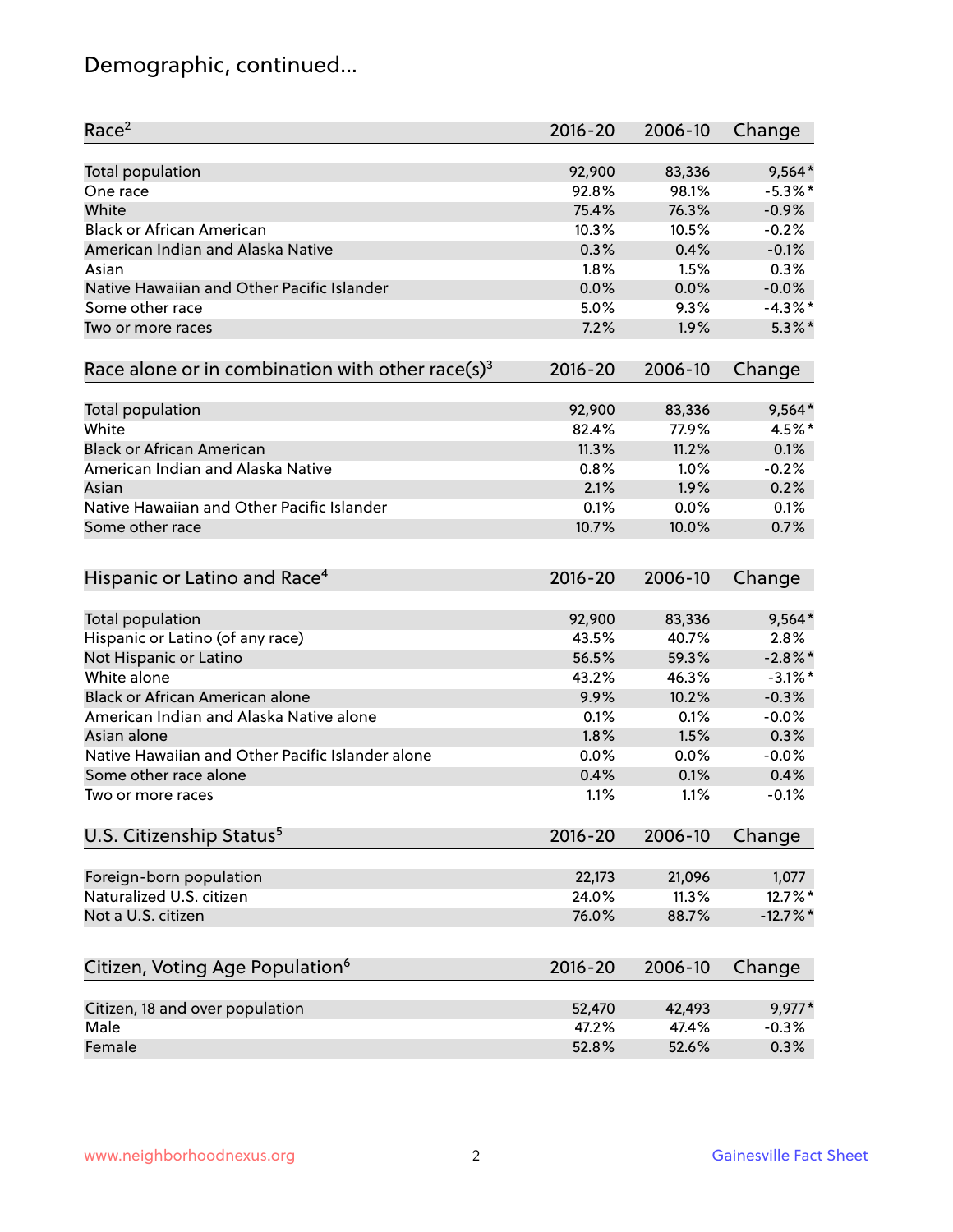#### Economic

| Income <sup>7</sup>                                 | $2016 - 20$ | 2006-10 | Change     |
|-----------------------------------------------------|-------------|---------|------------|
|                                                     |             |         |            |
| All households                                      | 29,168      | 26,944  | $2,224*$   |
| Less than \$10,000                                  | 6.1%        | 6.7%    | $-0.6%$    |
| \$10,000 to \$14,999                                | 3.6%        | 6.8%    | $-3.2\%$ * |
| \$15,000 to \$24,999                                | 10.4%       | 13.2%   | $-2.7\%$ * |
| \$25,000 to \$34,999                                | 11.0%       | 13.2%   | $-2.3%$    |
| \$35,000 to \$49,999                                | 15.5%       | 17.9%   | $-2.4%$    |
| \$50,000 to \$74,999                                | 20.0%       | 18.0%   | 2.0%       |
| \$75,000 to \$99,999                                | 13.5%       | 10.3%   | $3.2\%$ *  |
| \$100,000 to \$149,999                              | 11.1%       | 8.0%    | $3.1\%$ *  |
| \$150,000 to \$199,999                              | 4.1%        | 2.6%    | 1.6%       |
| \$200,000 or more                                   | 4.7%        | 3.4%    | 1.3%       |
| Median household income (dollars)                   | 53,744      | 43,307  | 10,437*    |
| Mean household income (dollars)                     | 74,015      | 60,662  | 13,353*    |
| With earnings                                       | 78.6%       | 82.8%   | $-4.2%$ *  |
| Mean earnings (dollars)                             | 73,197      | 59,418  | 13,779*    |
| <b>With Social Security</b>                         | 30.0%       | 23.5%   | $6.4\%$ *  |
| Mean Social Security income (dollars)               | 19,622      | 15,236  | 4,386*     |
| With retirement income                              | 19.7%       | 13.8%   | $6.0\%$ *  |
| Mean retirement income (dollars)                    | 25,690      | 23,199  | 2,491      |
| With Supplemental Security Income                   | 6.1%        | 2.9%    | $3.2\%$ *  |
| Mean Supplemental Security Income (dollars)         | 8,710       | 8,268   | 442        |
| With cash public assistance income                  | 3.4%        | 1.5%    | $1.9\%$ *  |
| Mean cash public assistance income (dollars)        | 1,292       | 2,537   | $-1,245$   |
| With Food Stamp/SNAP benefits in the past 12 months | 13.9%       | 12.5%   | 1.4%       |
|                                                     |             |         |            |
| Families                                            | 20,550      | 19,501  | $1,049*$   |
| Less than \$10,000                                  | 4.6%        | 5.0%    | $-0.4%$    |
| \$10,000 to \$14,999                                | 2.0%        | 5.3%    | $-3.3\%$ * |
| \$15,000 to \$24,999                                | 9.2%        | 12.3%   | $-3.1%$    |
| \$25,000 to \$34,999                                | 9.7%        | 13.8%   | $-4.0\%$ * |
| \$35,000 to \$49,999                                | 14.4%       | 17.7%   | $-3.4%$    |
| \$50,000 to \$74,999                                | 20.0%       | 18.2%   | 1.8%       |
| \$75,000 to \$99,999                                | 15.7%       | 11.6%   | $4.1\%$ *  |
| \$100,000 to \$149,999                              | 13.2%       | 9.0%    | $4.2\%$ *  |
| \$150,000 to \$199,999                              | 5.3%        | 2.9%    | $2.4\%$ *  |
| \$200,000 or more                                   | 5.9%        | 4.2%    | 1.7%       |
| Median family income (dollars)                      | 61,515      | 46,360  | 15,156*    |
| Mean family income (dollars)                        | 81,752      | 65,337  | 16,415*    |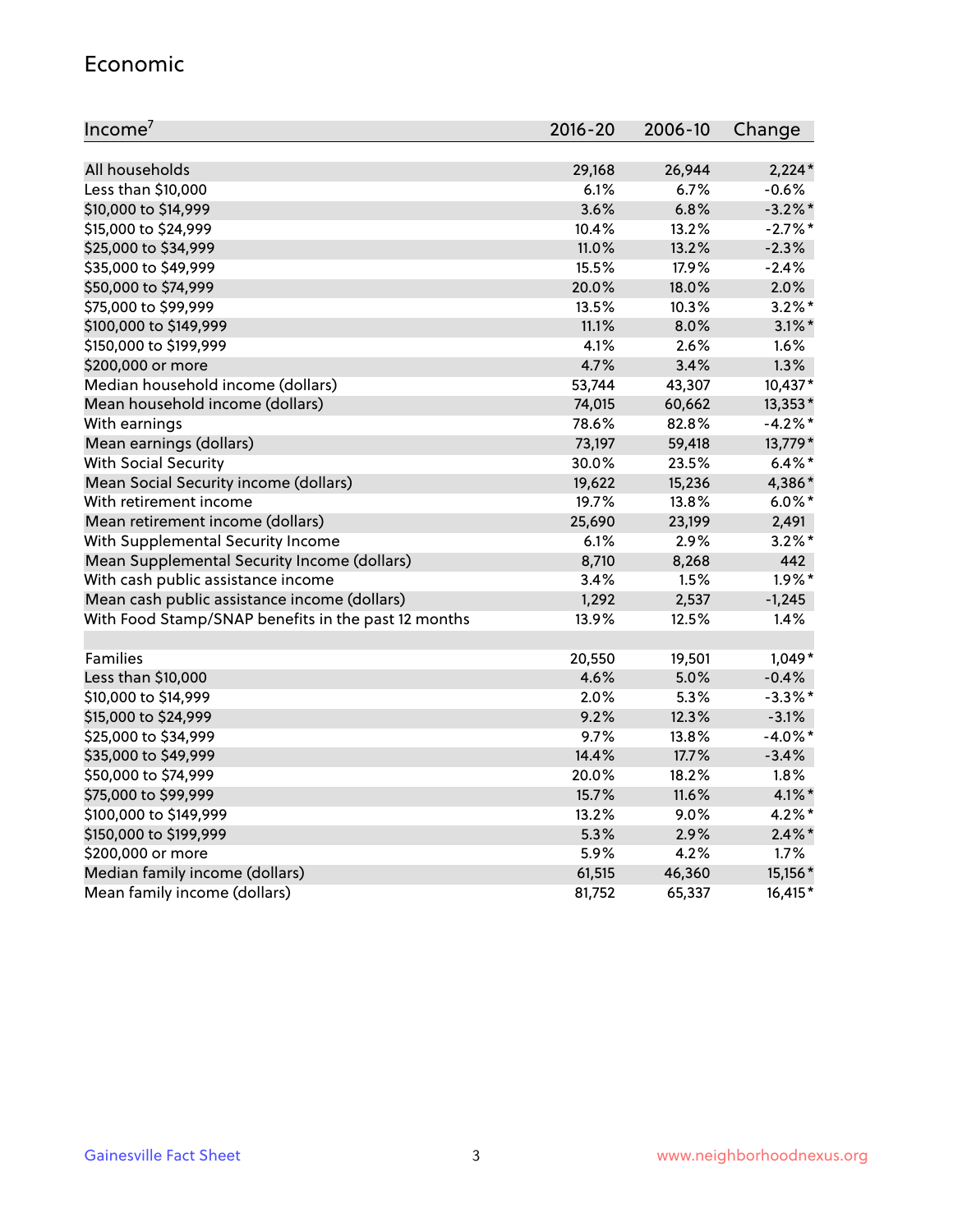### Economic, continued...

| Income, continued <sup>8</sup>                                        | $2016 - 20$ | 2006-10 | Change   |
|-----------------------------------------------------------------------|-------------|---------|----------|
|                                                                       |             |         |          |
| Nonfamily households                                                  | 8,618       | 7,443   | $1,175*$ |
| Median nonfamily income (dollars)                                     | 35,278      | 28,713  | $6,565*$ |
| Mean nonfamily income (dollars)                                       | 50,972      | 42,573  | 8,399    |
| Median earnings for workers (dollars)                                 | 28,330      | 22,965  | 5,365*   |
| Median earnings for male full-time, year-round workers                | 35,579      | 31,161  | $4,417*$ |
| (dollars)                                                             |             |         |          |
| Median earnings for female full-time, year-round workers<br>(dollars) | 30,213      | 26,167  | 4,046*   |
| Per capita income (dollars)                                           | 25,184      | 20,273  | 4,912*   |
|                                                                       |             |         |          |
| Families and People Below Poverty Level <sup>9</sup>                  | $2016 - 20$ | 2006-10 | Change   |
|                                                                       |             |         |          |
| <b>All families</b>                                                   | 16.1%       | 16.5%   | $-0.4%$  |
| With related children under 18 years                                  | 24.8%       | 23.4%   | 1.5%     |
| With related children under 5 years only                              | 10.7%       | 18.2%   | $-7.5%$  |
| Married couple families                                               | 11.3%       | 12.1%   | $-0.7%$  |
| With related children under 18 years                                  | 17.1%       | 15.9%   | 1.1%     |
| With related children under 5 years only                              | 12.4%       | 14.4%   | $-2.0%$  |
| Families with female householder, no husband present                  | 30.3%       | 29.7%   | 0.6%     |
| With related children under 18 years                                  | 43.2%       | 40.0%   | 3.2%     |
| With related children under 5 years only                              | 8.4%        | 34.5%   | $-26.2%$ |
| All people                                                            | 19.7%       | 20.1%   | $-0.4%$  |
| Under 18 years                                                        | 33.2%       | 29.1%   | 4.0%     |
| Related children under 18 years                                       | 32.9%       | 29.2%   | 3.8%     |
| Related children under 5 years                                        | 33.0%       | 30.6%   | 2.5%     |
| Related children 5 to 17 years                                        | 32.9%       | 28.5%   | 4.4%     |
| 18 years and over                                                     | 14.8%       | 16.2%   | $-1.4%$  |
| 18 to 64 years                                                        | 15.1%       | 16.6%   | $-1.5%$  |
| 65 years and over                                                     | 13.4%       | 13.4%   | $-0.0%$  |
| People in families                                                    | 18.6%       | 19.2%   | $-0.5%$  |
| Unrelated individuals 15 years and over                               | 25.8%       | 25.0%   | 0.8%     |
|                                                                       |             |         |          |
| Non-Hispanic white people                                             | 11.9%       | 10.6%   | 1.2%     |
| Black or African-American people                                      | 19.4%       | 29.7%   | $-10.3%$ |
| Asian people                                                          | 1.9%        | 4.4%    | $-2.5%$  |
| Hispanic or Latino people                                             | 28.8%       | 29.3%   | $-0.5%$  |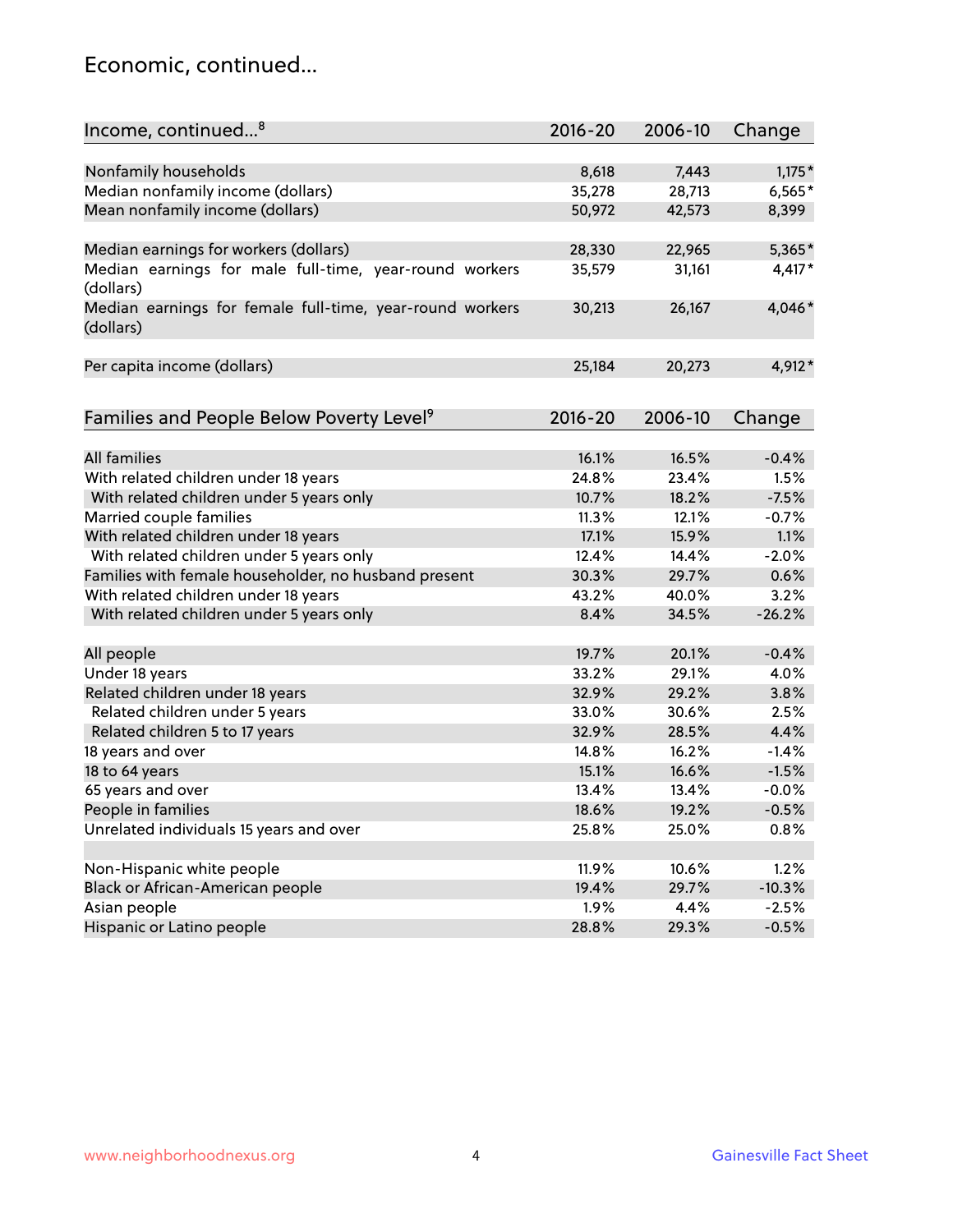# Employment

| Employment Status <sup>10</sup>                                                               | $2016 - 20$  | 2006-10      | Change                 |
|-----------------------------------------------------------------------------------------------|--------------|--------------|------------------------|
|                                                                                               |              |              |                        |
| Population 16 years and over                                                                  | 70,963       | 61,819       | $9,144*$               |
| In labor force                                                                                | 61.5%        | 62.4%        | $-0.9%$                |
| Civilian labor force                                                                          | 61.4%        | 62.2%        | $-0.8%$                |
| Employed                                                                                      | 59.1%        | 58.2%        | 0.9%                   |
| Unemployed                                                                                    | 2.2%         | 4.0%         | $-1.7%$                |
| <b>Armed Forces</b>                                                                           | 0.1%         | 0.2%         | $-0.1%$                |
| Not in labor force                                                                            | 38.5%        | 37.6%        | 0.9%                   |
|                                                                                               |              |              |                        |
| Civilian labor force                                                                          | 43,540       | 38,438       | $5,102*$               |
| <b>Unemployment Rate</b>                                                                      | 3.7%         | 6.4%         | $-2.7%$                |
| Females 16 years and over                                                                     | 36,219       | 30,640       | 5,579*                 |
| In labor force                                                                                | 53.9%        | 54.6%        | $-0.7%$                |
| Civilian labor force                                                                          | 53.8%        | 54.6%        | $-0.8%$                |
| Employed                                                                                      | 51.7%        | 50.7%        | 0.9%                   |
|                                                                                               |              |              |                        |
| Own children of the householder under 6 years                                                 | 7,359        | 8,797        | $-1,438*$              |
| All parents in family in labor force                                                          | 62.8%        | 57.2%        | 5.5%                   |
|                                                                                               |              |              |                        |
| Own children of the householder 6 to 17 years                                                 | 16,342       | 13,848       | 2,494*                 |
| All parents in family in labor force                                                          | 60.7%        | 66.2%        | $-5.5%$                |
|                                                                                               |              |              |                        |
| Industry <sup>11</sup>                                                                        | 2016-20      | 2006-10      | Change                 |
|                                                                                               |              |              |                        |
| Civilian employed population 16 years and over                                                | 41,946       | 35,988       | 5,958*                 |
| Agriculture, forestry, fishing and hunting, and mining                                        | 1.2%         | 2.1%         | $-0.9%$                |
| Construction                                                                                  | 8.8%         | 12.9%        | $-4.1%$ *              |
| Manufacturing<br>Wholesale trade                                                              | 24.1%        | 26.5%        | $-2.4%$                |
|                                                                                               | 3.2%         | 4.3%         | $-1.1%$                |
| Retail trade                                                                                  | 11.2%        | 9.0%         | $2.2\%$ *<br>$2.1\%$ * |
| Transportation and warehousing, and utilities<br>Information                                  | 6.4%<br>0.8% | 4.2%         | $-0.8%$                |
|                                                                                               |              | 1.6%<br>3.9% |                        |
| Finance and insurance, and real estate and rental and leasing                                 | 3.8%         |              | $-0.1%$<br>$2.4\%$ *   |
| Professional, scientific, and management, and administrative<br>and waste management services | 9.4%         | 7.1%         |                        |
| Educational services, and health care and social assistance                                   | 15.6%        | 14.6%        | 1.0%                   |
| Arts, entertainment, and recreation, and accommodation and                                    | 8.3%         | 6.9%         | 1.4%                   |
| food services                                                                                 |              |              |                        |
| Other services, except public administration                                                  | 5.1%         | 4.2%         | 0.9%                   |
| Public administration                                                                         | 2.1%         | 2.6%         | $-0.5%$                |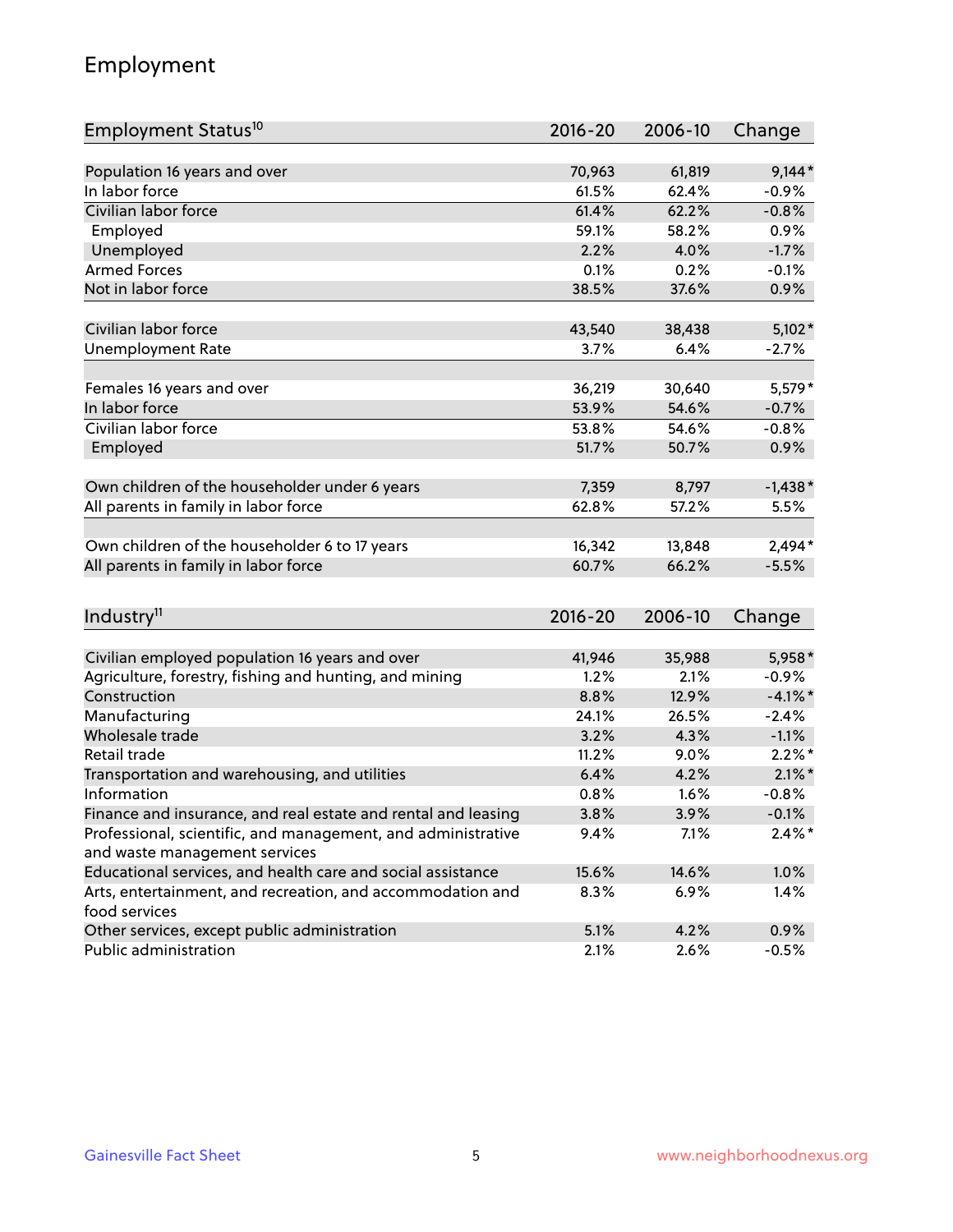# Employment, continued...

| Occupation <sup>12</sup>                                                    | $2016 - 20$     | 2006-10         | Change            |
|-----------------------------------------------------------------------------|-----------------|-----------------|-------------------|
| Civilian employed population 16 years and over                              | 41,946          | 35,988          | 5,958*            |
| Management, business, science, and arts occupations                         | 23.2%           | 20.2%           | $2.9\%$ *         |
| Service occupations                                                         | 14.8%           | 15.3%           | $-0.5%$           |
| Sales and office occupations                                                | 20.4%           | 18.7%           | 1.7%              |
|                                                                             |                 |                 | $-3.7%$           |
| Natural<br>and<br>maintenance<br>resources,<br>construction,<br>occupations | 12.7%           | 16.3%           |                   |
| Production, transportation, and material moving occupations                 | 28.9%           | 29.4%           | $-0.5%$           |
| Class of Worker <sup>13</sup>                                               | $2016 - 20$     | 2006-10         | Change            |
| Civilian employed population 16 years and over                              | 41,946          | 35,988          | 5,958*            |
| Private wage and salary workers                                             | 86.7%           | 86.1%           | 0.6%              |
| Government workers                                                          | 8.2%            | 9.5%            | $-1.3%$           |
|                                                                             |                 |                 |                   |
| Self-employed in own not incorporated business workers                      | 5.1%            | 4.3%            | 0.8%              |
| Unpaid family workers                                                       | 0.0%            | 0.1%            | $-0.1%$           |
| Job Flows <sup>14</sup>                                                     | 2019            | 2010            | Change            |
|                                                                             |                 |                 |                   |
| Total Jobs in district                                                      | 59,040          | 45,948          | 13,092            |
| Held by residents of district                                               | 24.7%           | 23.9%           | 0.8%              |
| Held by non-residents of district                                           | 75.3%           | 76.1%           | $-0.8%$           |
| Jobs by Industry Sector <sup>15</sup>                                       | 2019            | 2010            | Change            |
|                                                                             |                 |                 |                   |
| Total Jobs in district                                                      | 59,040          | 45,948          | 13,092            |
| Goods Producing sectors                                                     | 28.0%           | 22.3%           | 5.8%              |
| Trade, Transportation, and Utilities sectors                                | 16.3%           | 16.6%           | $-0.3%$           |
| All Other Services sectors                                                  | 55.6%           | 61.1%           | $-5.5%$           |
| Total Jobs in district held by district residents                           | 14,568          | 10,981          | 3,587             |
| <b>Goods Producing sectors</b>                                              | 40.0%           | 29.9%           | 10.1%             |
| Trade, Transportation, and Utilities sectors                                | 11.5%           | 13.0%           | $-1.4%$           |
| All Other Services sectors                                                  | 48.5%           | 57.2%           | $-8.7%$           |
|                                                                             |                 |                 |                   |
| Jobs by Earnings <sup>16</sup>                                              | 2019            | 2010            | Change            |
|                                                                             |                 |                 |                   |
| Total Jobs in district                                                      | 59,040<br>20.2% | 45,948<br>23.7% | 13,092<br>$-3.5%$ |
| Jobs with earnings \$1250/month or less                                     |                 |                 |                   |
| Jobs with earnings \$1251/month to \$3333/month                             | 39.3%           | 47.4%           | $-8.1%$           |
| Jobs with earnings greater than \$3333/month                                | 40.4%           | 28.9%           | 11.5%             |
| Total Jobs in district held by district residents                           | 14,568          | 10,981          | 3,587             |
| Jobs with earnings \$1250/month or less                                     | 20.7%           | 23.7%           | $-3.0%$           |
| Jobs with earnings \$1251/month to \$3333/month                             | 47.1%           | 52.5%           | $-5.4%$           |
| Jobs with earnings greater than \$3333/month                                | 32.2%           | 23.8%           | 8.4%              |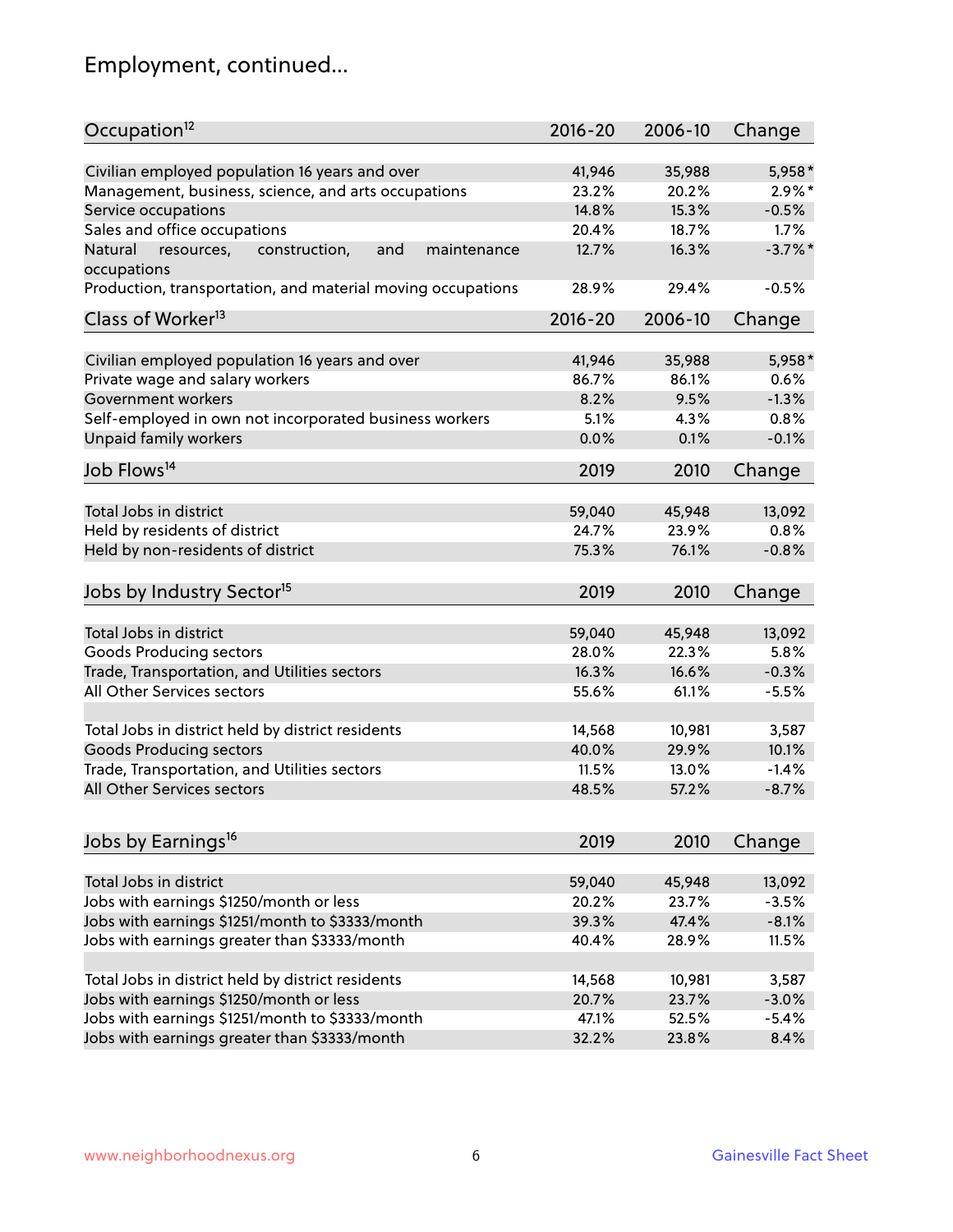# Employment, continued...

| 2019   | 2010   | Change  |
|--------|--------|---------|
|        |        |         |
| 59,040 | 45,948 | 13,092  |
| 23.7%  | 23.8%  | $-0.1%$ |
| 55.6%  | 59.9%  | $-4.3%$ |
| 20.7%  | 16.3%  | 4.4%    |
|        |        |         |
| 14,568 | 10.981 | 3,587   |
| 26.1%  | 23.5%  | 2.7%    |
| 53.2%  | 58.2%  | $-5.0%$ |
| 20.7%  | 18.3%  | 2.4%    |
|        |        |         |

#### Education

| School Enrollment <sup>18</sup>                | $2016 - 20$ | 2006-10 | Change     |
|------------------------------------------------|-------------|---------|------------|
|                                                |             |         |            |
| Population 3 years and over enrolled in school | 23,651      | 19,550  | $4,101*$   |
| Nursery school, preschool                      | 6.3%        | 5.5%    | 0.8%       |
| Kindergarten                                   | 4.5%        | 5.9%    | $-1.4%$    |
| Elementary school (grades 1-8)                 | 47.6%       | 50.7%   | $-3.1%$    |
| High school (grades 9-12)                      | 22.1%       | 22.0%   | 0.1%       |
| College or graduate school                     | 19.4%       | 15.9%   | 3.6%       |
| Educational Attainment <sup>19</sup>           | $2016 - 20$ | 2006-10 | Change     |
|                                                |             |         |            |
| Population 25 years and over                   | 58,534      | 50,115  | 8,419*     |
| Less than 9th grade                            | 18.9%       | 18.1%   | 0.8%       |
| 9th to 12th grade, no diploma                  | 11.1%       | 14.5%   | $-3.4\%$ * |
| High school graduate (includes equivalency)    | 28.9%       | 31.2%   | $-2.3%$    |
| Some college, no degree                        | 18.0%       | 15.2%   | $2.8\%$ *  |
| Associate's degree                             | 5.0%        | 4.4%    | $0.6\%$    |
| Bachelor's degree                              | 11.0%       | 10.7%   | $0.3\%$    |
| Graduate or professional degree                | 7.2%        | 6.1%    | 1.2%       |
|                                                |             |         |            |
| Percent high school graduate or higher         | 70.0%       | 67.5%   | 2.6%       |
| Percent bachelor's degree or higher            | 18.2%       | 16.8%   | 1.4%       |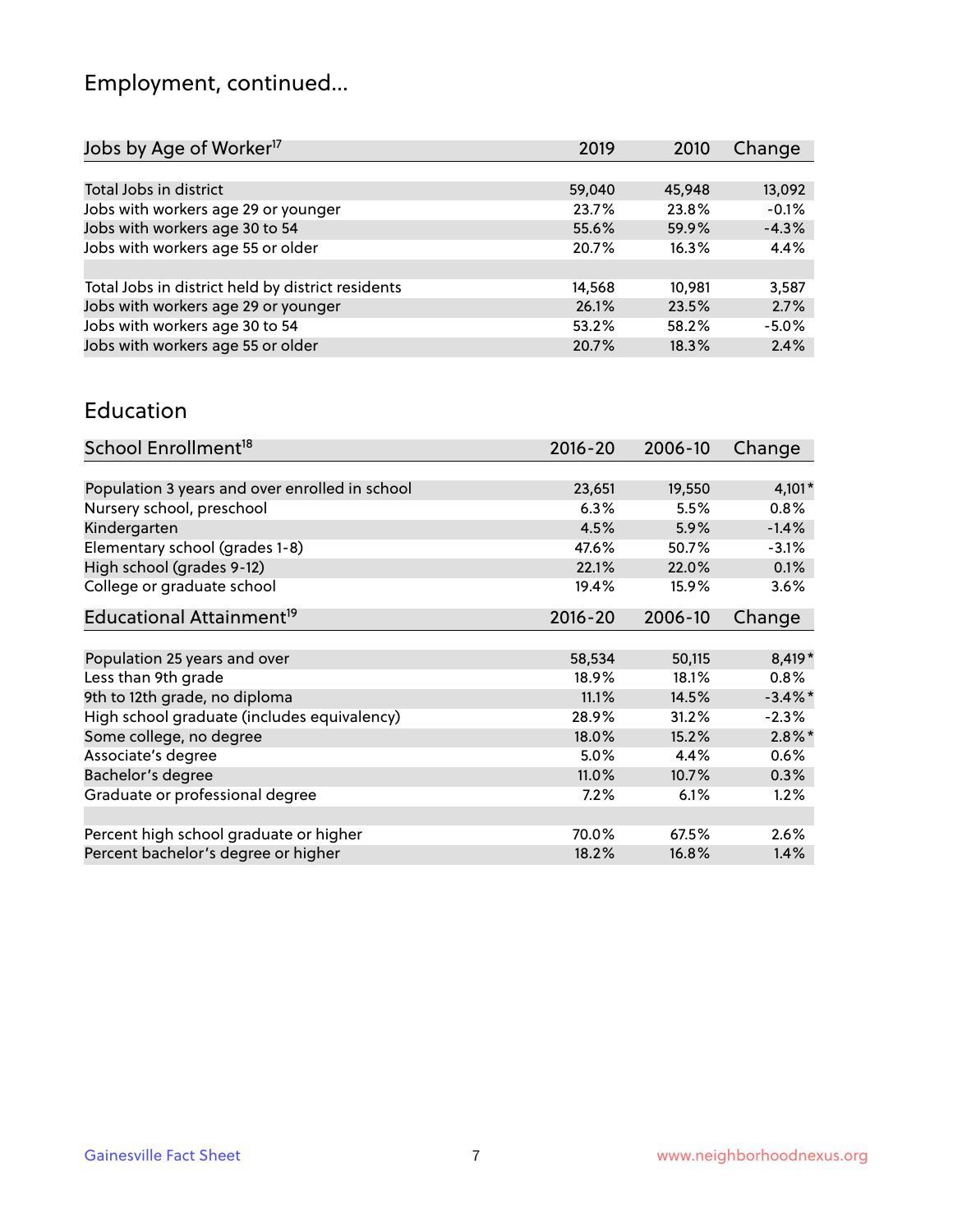### Housing

| Households by Type <sup>20</sup>                     | 2016-20         | 2006-10         | Change              |
|------------------------------------------------------|-----------------|-----------------|---------------------|
|                                                      |                 |                 |                     |
| <b>Total households</b>                              | 29,168          | 26,944          | $2,224*$            |
| Family households (families)                         | 70.5%           | 72.4%           | $-1.9%$             |
| With own children under 18 years                     | 32.0%           | 37.8%           | $-5.9\%$ *          |
| Married-couple family                                | 49.0%           | 49.8%           | $-0.9%$             |
| With own children of the householder under 18 years  | 21.9%           | 25.7%           | $-3.8\%$ *          |
| Male householder, no wife present, family            | 5.6%            | 7.1%            | $-1.5%$             |
| With own children of the householder under 18 years  | 2.1%            | 3.9%            | $-1.8\%$ *          |
| Female householder, no husband present, family       | 15.9%           | 15.4%           | 0.5%                |
| With own children of the householder under 18 years  | 8.0%            | 8.3%            | $-0.3%$             |
| Nonfamily households                                 | 29.5%           | 27.6%           | $1.9\%$             |
| Householder living alone                             | 23.7%           | 22.7%           | 0.9%                |
| 65 years and over                                    | 9.8%            | 7.5%            | $2.3\%$ *           |
|                                                      |                 |                 |                     |
| Households with one or more people under 18 years    | 38.5%           | 42.2%           | $-3.7%$ *           |
| Households with one or more people 65 years and over | 29.5%           | 21.6%           | $7.9\%$ *           |
| Average household size                               | 3.14            | 2.94            | $0.19*$             |
| Average family size                                  | 3.79            | 3.44            | $0.35*$             |
|                                                      |                 |                 |                     |
| Housing Occupancy <sup>21</sup>                      | $2016 - 20$     | 2006-10         | Change              |
| Total housing units                                  | 33,458          | 30,218          | $3,240*$            |
| Occupied housing units                               | 87.2%           | 89.2%           | $-2.0%$             |
| Vacant housing units                                 | 12.8%           | 10.8%           | 2.0%                |
|                                                      |                 |                 |                     |
| Homeowner vacancy rate                               | 2.2             | 2.5             | $-0.3$              |
| Rental vacancy rate                                  | 5.9             | 7.2             | $-1.3$              |
|                                                      |                 |                 |                     |
| Units in Structure <sup>22</sup>                     | $2016 - 20$     | 2006-10         | Change              |
|                                                      |                 |                 |                     |
| Total housing units<br>1-unit, detached              | 33,458<br>62.8% | 30,218<br>64.3% | $3,240*$<br>$-1.5%$ |
|                                                      |                 |                 |                     |
| 1-unit, attached                                     | 2.7%            | 2.3%            | 0.5%                |
| 2 units                                              | 2.0%            | 1.1%            | 0.8%                |
| 3 or 4 units                                         | 2.3%            | 3.3%            | $-1.0%$             |
| 5 to 9 units                                         | 5.4%            | 5.2%            | 0.2%                |
| 10 to 19 units                                       | 7.6%            | 6.2%            | 1.4%                |
| 20 or more units                                     | 8.3%            | 7.2%            | 1.1%                |
| Mobile home                                          | 8.9%            | 10.3%           | $-1.5%$             |
| Boat, RV, van, etc.                                  | 0.0%            | 0.0%            | 0.0%                |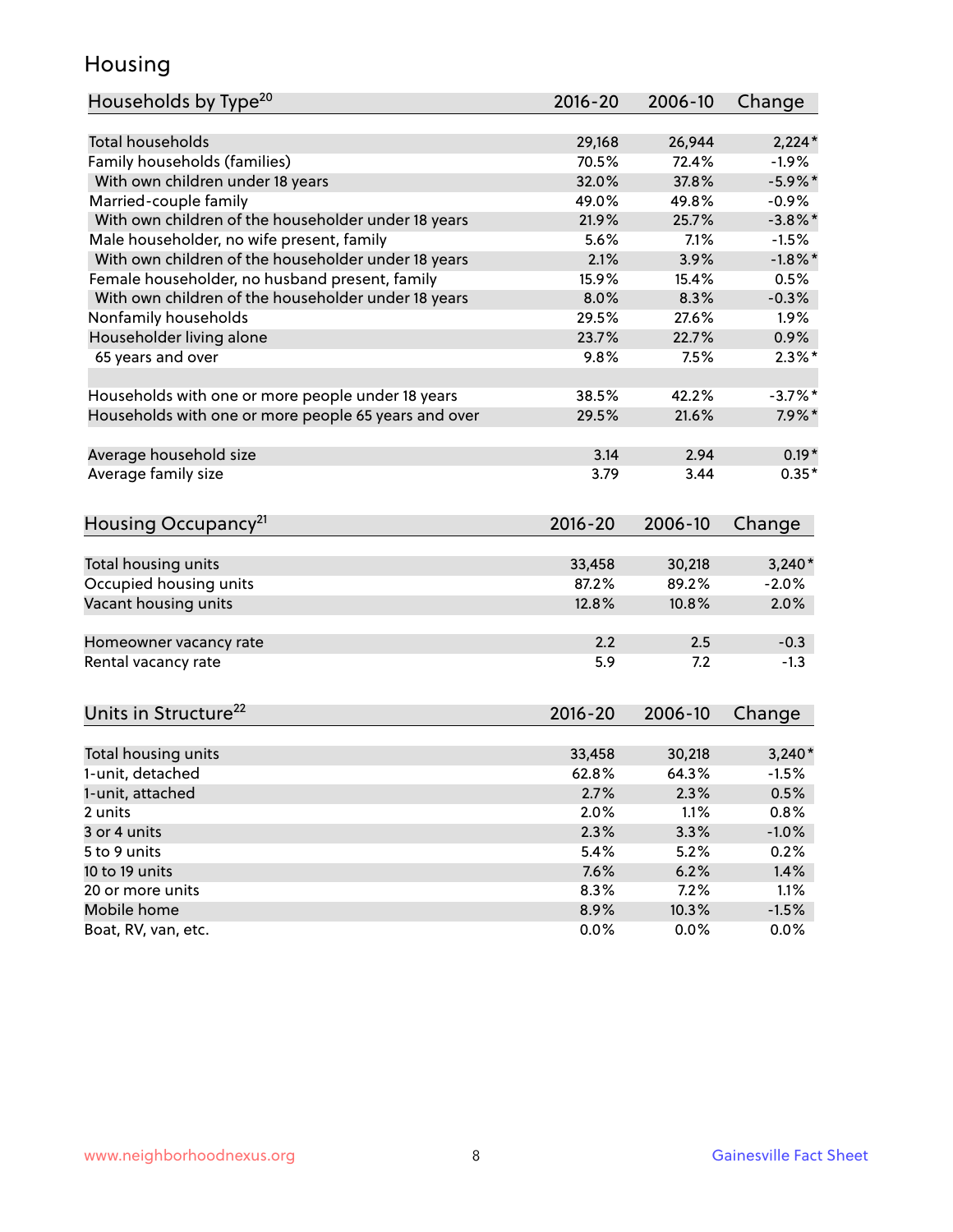# Housing, Continued...

| Year Structure Built <sup>23</sup>             | 2016-20     | 2006-10 | Change      |
|------------------------------------------------|-------------|---------|-------------|
| Total housing units                            | 33,458      | 30,218  | $3,240*$    |
| Built 2014 or later                            | 4.8%        | (X)     | (X)         |
| Built 2010 to 2013                             | 1.1%        | (X)     | (X)         |
| Built 2000 to 2009                             | 19.0%       | 19.5%   | $-0.6%$     |
| Built 1990 to 1999                             | 21.0%       | 21.6%   | $-0.6%$     |
| Built 1980 to 1989                             | 18.6%       | 17.7%   | 0.9%        |
| Built 1970 to 1979                             | 14.2%       | 12.9%   | 1.3%        |
| Built 1960 to 1969                             | 7.9%        | 12.4%   | $-4.5%$ *   |
| Built 1950 to 1959                             | 7.3%        | 8.6%    | $-1.3%$     |
| Built 1940 to 1949                             | 3.0%        | 4.6%    | $-1.6\%$ *  |
| Built 1939 or earlier                          | 3.2%        | 2.6%    | 0.6%        |
|                                                |             |         |             |
| Housing Tenure <sup>24</sup>                   | $2016 - 20$ | 2006-10 | Change      |
| Occupied housing units                         | 29,168      | 26,944  | $2,224*$    |
| Owner-occupied                                 | 55.3%       | 56.1%   | $-0.8%$     |
| Renter-occupied                                | 44.7%       | 43.9%   | 0.8%        |
| Average household size of owner-occupied unit  | 3.14        | 2.89    | $0.25*$     |
| Average household size of renter-occupied unit | 3.13        | 3.01    | 0.12        |
| Residence 1 Year Ago <sup>25</sup>             | $2016 - 20$ | 2006-10 | Change      |
|                                                |             |         |             |
| Population 1 year and over                     | 92,131      | 81,606  | 10,525*     |
| Same house                                     | 88.0%       | 81.9%   | $6.1\%$ *   |
| Different house in the U.S.                    | 11.6%       | 17.7%   | $-6.1\%$ *  |
| Same county                                    | 5.9%        | 12.0%   | $-6.1\%$ *  |
| Different county                               | 5.7%        | 5.7%    | $-0.0%$     |
| Same state                                     | 3.9%        | 4.1%    | $-0.2%$     |
| Different state                                | 1.7%        | 1.6%    | 0.1%        |
| Abroad                                         | 0.4%        | 0.4%    | 0.0%        |
| Value of Housing Unit <sup>26</sup>            | $2016 - 20$ | 2006-10 | Change      |
| Owner-occupied units                           | 16,144      | 15,126  | $1,018*$    |
| Less than \$50,000                             | 6.4%        | 4.4%    | 2.0%        |
| \$50,000 to \$99,999                           | 9.4%        | 11.2%   | $-1.8%$     |
| \$100,000 to \$149,999                         | 16.3%       | 28.5%   | $-12.3\%$ * |
| \$150,000 to \$199,999                         | 24.4%       | 21.7%   | 2.7%        |
| \$200,000 to \$299,999                         | 16.7%       | 14.4%   | 2.3%        |
| \$300,000 to \$499,999                         | 14.4%       | 11.4%   | 3.0%        |
| \$500,000 to \$999,999                         | 10.7%       | 6.0%    | 4.8%        |
| \$1,000,000 or more                            | 1.7%        | 2.4%    | $-0.7%$     |
| Median (dollars)                               | 183,301     | 161,118 | 22,183*     |
| Mortgage Status <sup>27</sup>                  | $2016 - 20$ | 2006-10 | Change      |
| Owner-occupied units                           | 16,144      | 15,126  | $1,018*$    |
| Housing units with a mortgage                  | 59.7%       | 69.2%   | $-9.5%$ *   |
| Housing units without a mortgage               | 40.3%       | 30.8%   | $9.5%$ *    |
|                                                |             |         |             |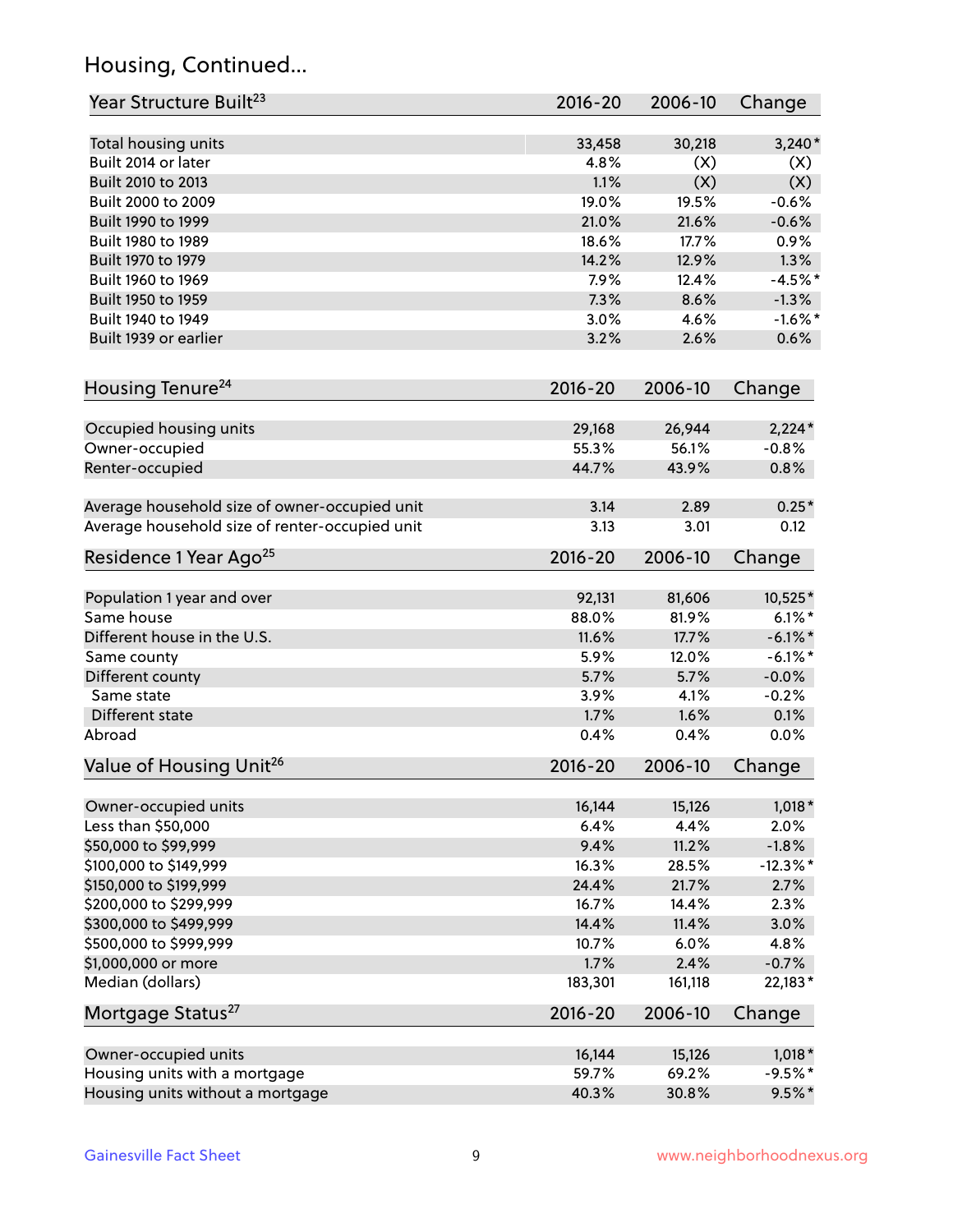# Housing, Continued...

| Selected Monthly Owner Costs <sup>28</sup>                                            | 2016-20     | 2006-10 | Change         |
|---------------------------------------------------------------------------------------|-------------|---------|----------------|
| Housing units with a mortgage                                                         | 9,640       | 10,468  | $-828*$        |
| Less than \$300                                                                       | 0.2%        | 0.1%    | 0.1%           |
| \$300 to \$499                                                                        | 1.0%        | 0.8%    | 0.1%           |
| \$500 to \$999                                                                        | 21.8%       | 19.9%   | 1.9%           |
| \$1,000 to \$1,499                                                                    | 40.3%       | 43.6%   | $-3.3%$        |
| \$1,500 to \$1,999                                                                    | 17.0%       | 16.8%   | 0.2%           |
| \$2,000 to \$2,999                                                                    | 12.7%       | 13.2%   | $-0.5%$        |
| \$3,000 or more                                                                       | 7.1%        | 5.6%    | $1.4\%$        |
| Median (dollars)                                                                      | 1,323       | 1,319   | $\overline{4}$ |
| Housing units without a mortgage                                                      | 6,504       | 4,658   | $1,846*$       |
| Less than \$150                                                                       | 2.1%        | 3.5%    | $-1.4%$        |
| \$150 to \$249                                                                        | 8.3%        | 21.7%   | $-13.5\%$ *    |
| \$250 to \$349                                                                        | 19.4%       | 25.7%   | $-6.3%$        |
| \$350 to \$499                                                                        | 29.0%       | 22.8%   | 6.2%           |
| \$500 to \$699                                                                        | 23.5%       | 14.6%   | 9.0%           |
| \$700 or more                                                                         | 17.7%       | 11.7%   | 6.0%           |
| Median (dollars)                                                                      | 456         | 347     | $109*$         |
| Selected Monthly Owner Costs as a Percentage of<br>Household Income <sup>29</sup>     | $2016 - 20$ | 2006-10 | Change         |
| Housing units with a mortgage (excluding units where<br>SMOCAPI cannot be computed)   | 9,554       | 10,417  | $-863$         |
| Less than 20.0 percent                                                                | 48.8%       | 33.2%   | 15.6%*         |
| 20.0 to 24.9 percent                                                                  | 13.7%       | 16.4%   | $-2.7%$        |
| 25.0 to 29.9 percent                                                                  | 9.7%        | 13.0%   | $-3.3%$        |
| 30.0 to 34.9 percent                                                                  | 7.6%        | 8.9%    | $-1.4%$        |
| 35.0 percent or more                                                                  | 20.2%       | 28.4%   | $-8.2\%$ *     |
| Not computed                                                                          | 86          | 51      | 35             |
| Housing unit without a mortgage (excluding units where<br>SMOCAPI cannot be computed) | 6,339       | 4,632   | 1,707*         |
| Less than 10.0 percent                                                                | 52.5%       | 45.0%   | 7.5%           |
| 10.0 to 14.9 percent                                                                  | 18.7%       | 15.5%   | $3.1\%$ *      |
| 15.0 to 19.9 percent                                                                  | 8.9%        | 12.8%   | $-3.8%$        |
| 20.0 to 24.9 percent                                                                  | 7.0%        | 8.3%    | $-1.3%$        |
| 25.0 to 29.9 percent                                                                  | 2.8%        | 6.2%    | $-3.4%$        |
| 30.0 to 34.9 percent                                                                  | 2.0%        | 0.8%    | 1.2%           |
| 35.0 percent or more                                                                  | 8.2%        | 11.4%   | $-3.2%$        |
| Not computed                                                                          | 165         | 26      | 139            |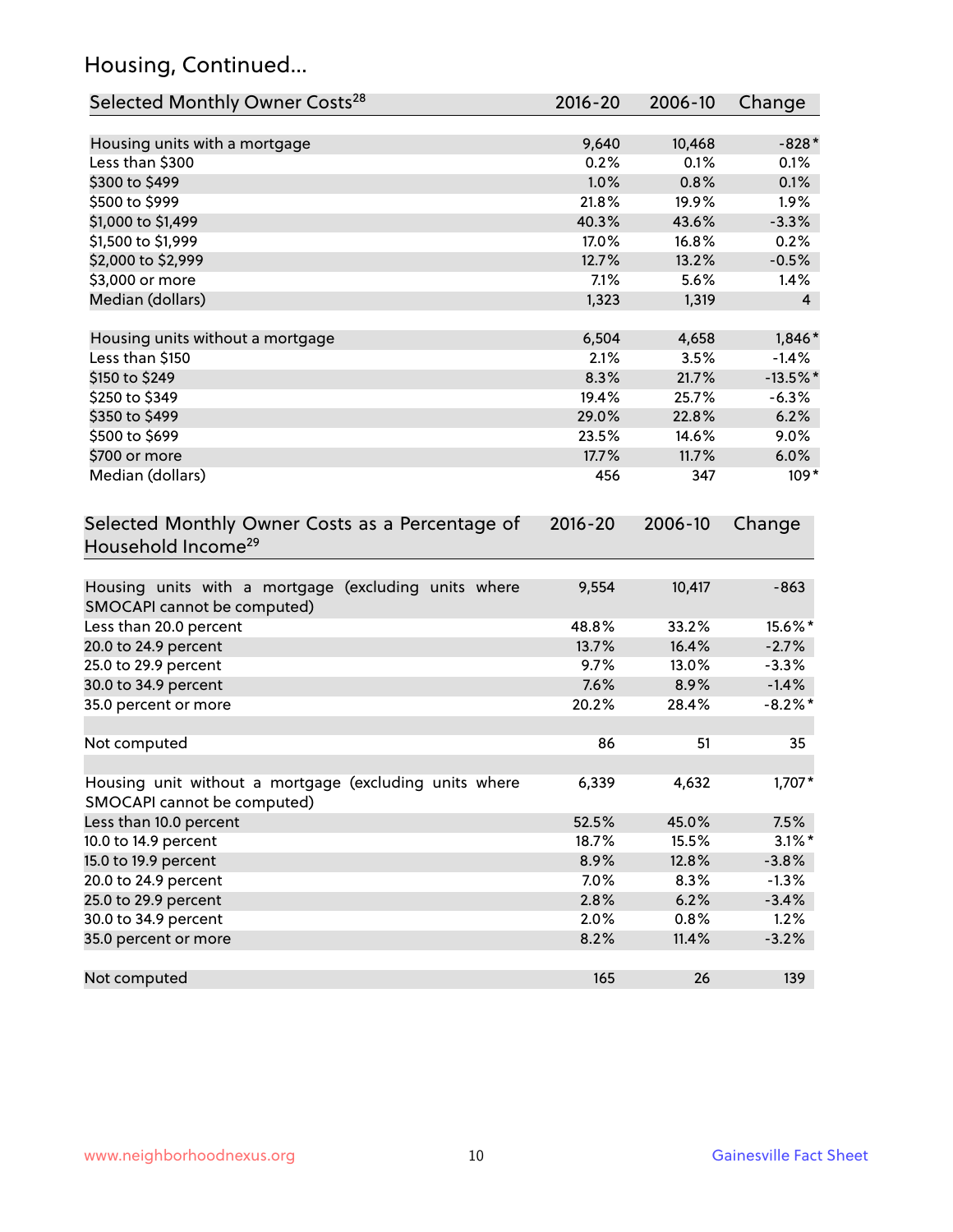# Housing, Continued...

| Gross Rent <sup>30</sup>                                                       | 2016-20     | 2006-10 | Change     |
|--------------------------------------------------------------------------------|-------------|---------|------------|
| Occupied units paying rent                                                     | 12,555      | 11,205  | $1,350*$   |
| Less than \$200                                                                | 0.0%        | 2.6%    | $-2.6\%$   |
| \$200 to \$499                                                                 | 5.7%        | 9.3%    | $-3.7%$    |
| \$500 to \$749                                                                 | 16.3%       | 31.0%   | $-14.7%$   |
| \$750 to \$999                                                                 | 36.4%       | 40.6%   | $-4.3%$    |
| \$1,000 to \$1,499                                                             | 34.7%       | 15.6%   | 19.1%*     |
| \$1,500 to \$1,999                                                             | 4.6%        | 0.6%    | 4.1%       |
| \$2,000 or more                                                                | 2.3%        | 0.3%    | $2.0\%$    |
| Median (dollars)                                                               | 939         | 867     | $72*$      |
| No rent paid                                                                   | 469         | 613     | $-144$     |
| Gross Rent as a Percentage of Household Income <sup>31</sup>                   | $2016 - 20$ | 2006-10 | Change     |
| Occupied units paying rent (excluding units where GRAPI<br>cannot be computed) | 12,460      | 10,974  | 1,486*     |
| Less than 15.0 percent                                                         | 12.2%       | 12.1%   | 0.0%       |
| 15.0 to 19.9 percent                                                           | 15.6%       | 12.7%   | 2.9%       |
| 20.0 to 24.9 percent                                                           | 11.1%       | 14.7%   | $-3.6%$    |
| 25.0 to 29.9 percent                                                           | 11.5%       | 11.0%   | 0.5%       |
| 30.0 to 34.9 percent                                                           | 8.4%        | 10.0%   | $-1.6%$    |
| 35.0 percent or more                                                           | 41.3%       | 39.6%   | 1.8%       |
| Not computed                                                                   | 564         | 844     | $-280$     |
| Transportation                                                                 |             |         |            |
| Commuting to Work <sup>32</sup>                                                | 2016-20     | 2006-10 | Change     |
| Workers 16 years and over                                                      | 41,576      | 35,385  | $6,191*$   |
| Car, truck, or van - drove alone                                               | 77.2%       | 74.1%   | $3.1\%$ *  |
| Car, truck, or van - carpooled                                                 | 13.8%       | 18.2%   | $-4.4\%$ * |
| Public transportation (excluding taxicab)                                      | 0.9%        | 0.2%    | 0.7%       |
| Walked                                                                         | 1.7%        | 1.3%    | 0.4%       |
| Other means                                                                    | 2.6%        | 3.3%    | $-0.7%$    |
| Worked at home                                                                 | 3.8%        | 2.9%    | 0.9%       |
| Mean travel time to work (minutes)                                             | 25.4        | 24.3    | 1.0        |
| Vehicles Available <sup>33</sup>                                               | $2016 - 20$ | 2006-10 | Change     |
| Occupied housing units                                                         | 29,168      | 26,944  | $2,224*$   |
| No vehicles available                                                          | 9.3%        | 8.9%    | 0.4%       |
| 1 vehicle available                                                            | 32.2%       | 32.9%   | $-0.7%$    |
| 2 vehicles available                                                           | 34.2%       | 37.1%   | $-2.9%$    |
| 3 or more vehicles available                                                   | 24.4%       | 21.1%   | 3.2%       |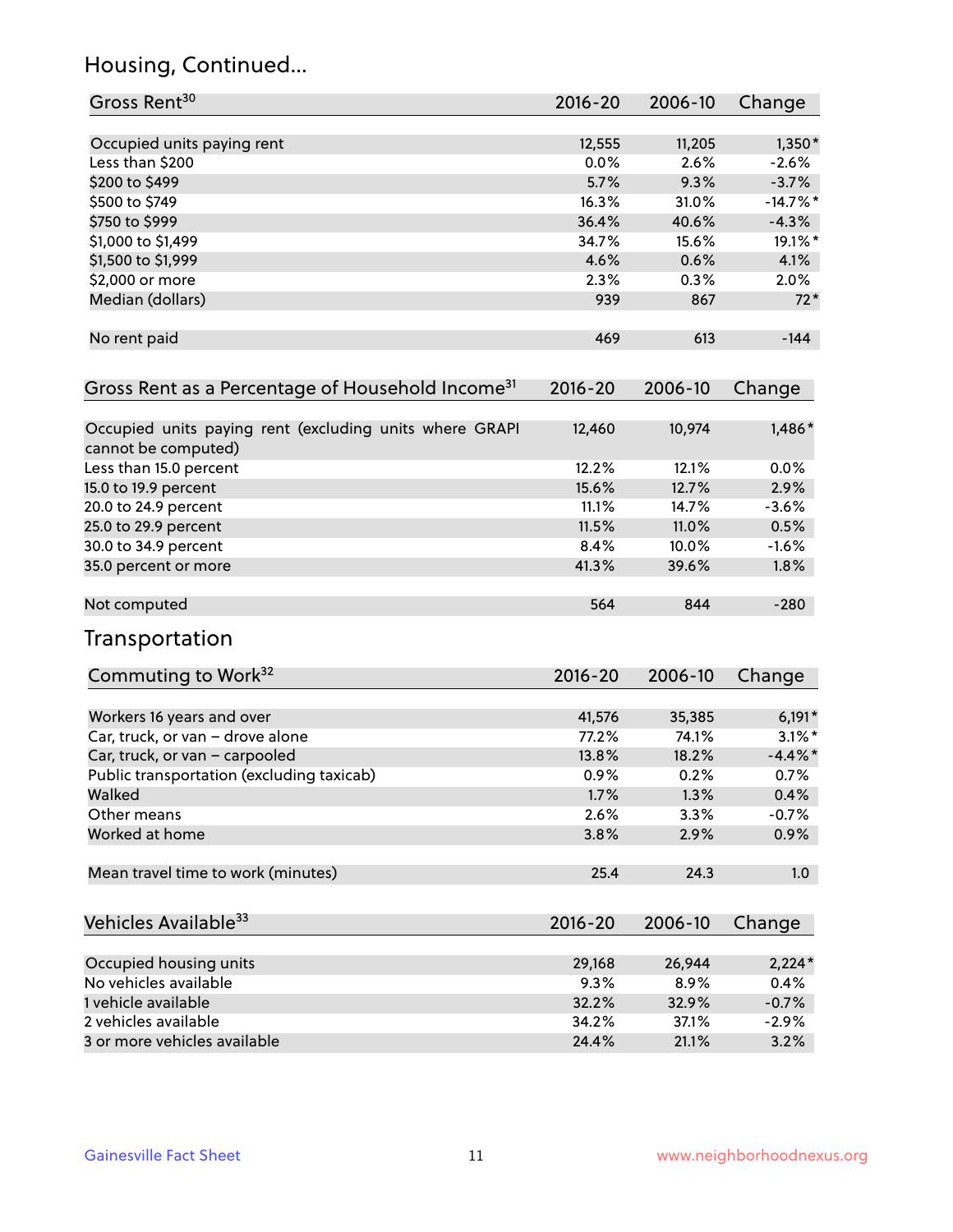#### Health

| Health Insurance coverage <sup>34</sup> | 2016-20 |
|-----------------------------------------|---------|
|-----------------------------------------|---------|

| Civilian Noninstitutionalized Population                | 92,209 |
|---------------------------------------------------------|--------|
| With health insurance coverage                          | 79.0%  |
| With private health insurance coverage                  | 53.8%  |
| With public health coverage                             | 34.0%  |
| No health insurance coverage                            | 21.0%  |
| Civilian Noninstitutionalized Population Under 19 years | 25,951 |
| No health insurance coverage                            | 12.0%  |
| Civilian Noninstitutionalized Population 19 to 64 years | 53,706 |
| In labor force:                                         | 40,424 |
| Employed:                                               | 39,050 |
| With health insurance coverage                          | 74.7%  |
| With private health insurance coverage                  | 71.7%  |
| With public coverage                                    | 4.6%   |
| No health insurance coverage                            | 25.3%  |
| Unemployed:                                             | 1,374  |
| With health insurance coverage                          | 48.3%  |
| With private health insurance coverage                  | 25.5%  |
| With public coverage                                    | 24.7%  |
| No health insurance coverage                            | 51.7%  |
| Not in labor force:                                     | 13,282 |
| With health insurance coverage                          | 58.1%  |
| With private health insurance coverage                  | 34.9%  |
| With public coverage                                    | 27.2%  |
| No health insurance coverage                            | 41.9%  |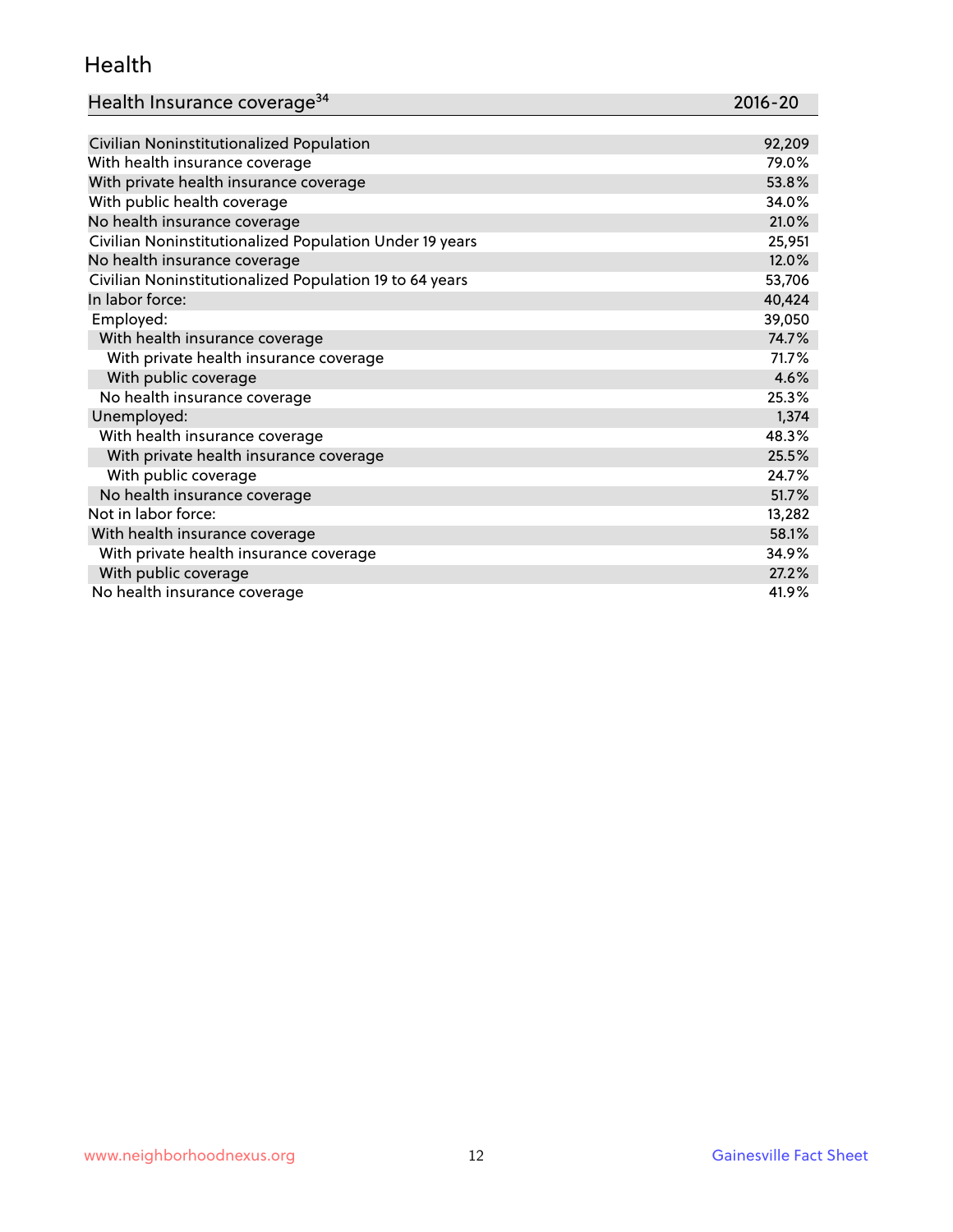# Employment Forecasts

| Forecast Employment by Sector <sup>35</sup>      | 2030   | 2020   | Change   |
|--------------------------------------------------|--------|--------|----------|
|                                                  |        |        |          |
| <b>All Sectors</b>                               | 68,141 | 65,005 | 4.8%     |
| Goods Producing                                  | 12,728 | 12,813 | $-0.7%$  |
| Agriculture, forestry, fishing and hunting       | 115    | 126    | $-8.7%$  |
| Mining                                           | 91     | 102    | $-10.8%$ |
| Construction                                     | 4,235  | 3,589  | 18.0%    |
| Manufacturing                                    | 8,287  | 8,996  | $-7.9%$  |
| Service Providing                                | 11,332 | 10,679 | 6.1%     |
| Wholesale trade                                  | 2,967  | 2,616  | 13.4%    |
| Retail trade                                     | 6,407  | 6,218  | 3.0%     |
| Transportation and warehousing                   | 1,825  | 1,684  | 8.4%     |
| <b>Utilities</b>                                 | 133    | 161    | $-17.4%$ |
| Information                                      | 820    | 818    | 0.2%     |
| <b>Financial activities</b>                      | 4,960  | 5,168  | $-4.0%$  |
| Finance and insurance                            | 3,733  | 3,934  | $-5.1%$  |
| Real estate and rental and leasing               | 1,227  | 1,234  | $-0.6%$  |
| Professional and business services               | 2,414  | 2,405  | 0.4%     |
| Professional, scientific, and technical services | 2,125  | 2,066  | 2.9%     |
| Management of companies and enterprises          | 289    | 339    | $-14.7%$ |
| <b>Education and health services</b>             | 18,327 | 16,569 | 10.6%    |
| <b>Education services</b>                        | 4,049  | 4,078  | $-0.7%$  |
| Health care and social assistance                | 14,278 | 12,491 | 14.3%    |
| Leisure and hospitality                          | 4,272  | 4,200  | 1.7%     |
| Arts, entertainment, and recreation              | 355    | 385    | $-7.8%$  |
| Accommodation and food services                  | 3,917  | 3,815  | 2.7%     |
| Other services, except public administration     | 2,782  | 2,712  | 2.6%     |
| <b>Public administration</b>                     | 3,703  | 3,558  | 4.1%     |
|                                                  |        |        |          |

#### Population Forecasts

| Population Forecasts <sup>36</sup> | 2030    | 2020   | Change   |
|------------------------------------|---------|--------|----------|
|                                    |         |        |          |
| <b>Total Population</b>            | 110.706 | 93.823 | $18.0\%$ |
| <b>Total Households</b>            | 36.939  | 30.908 | 19.5%    |